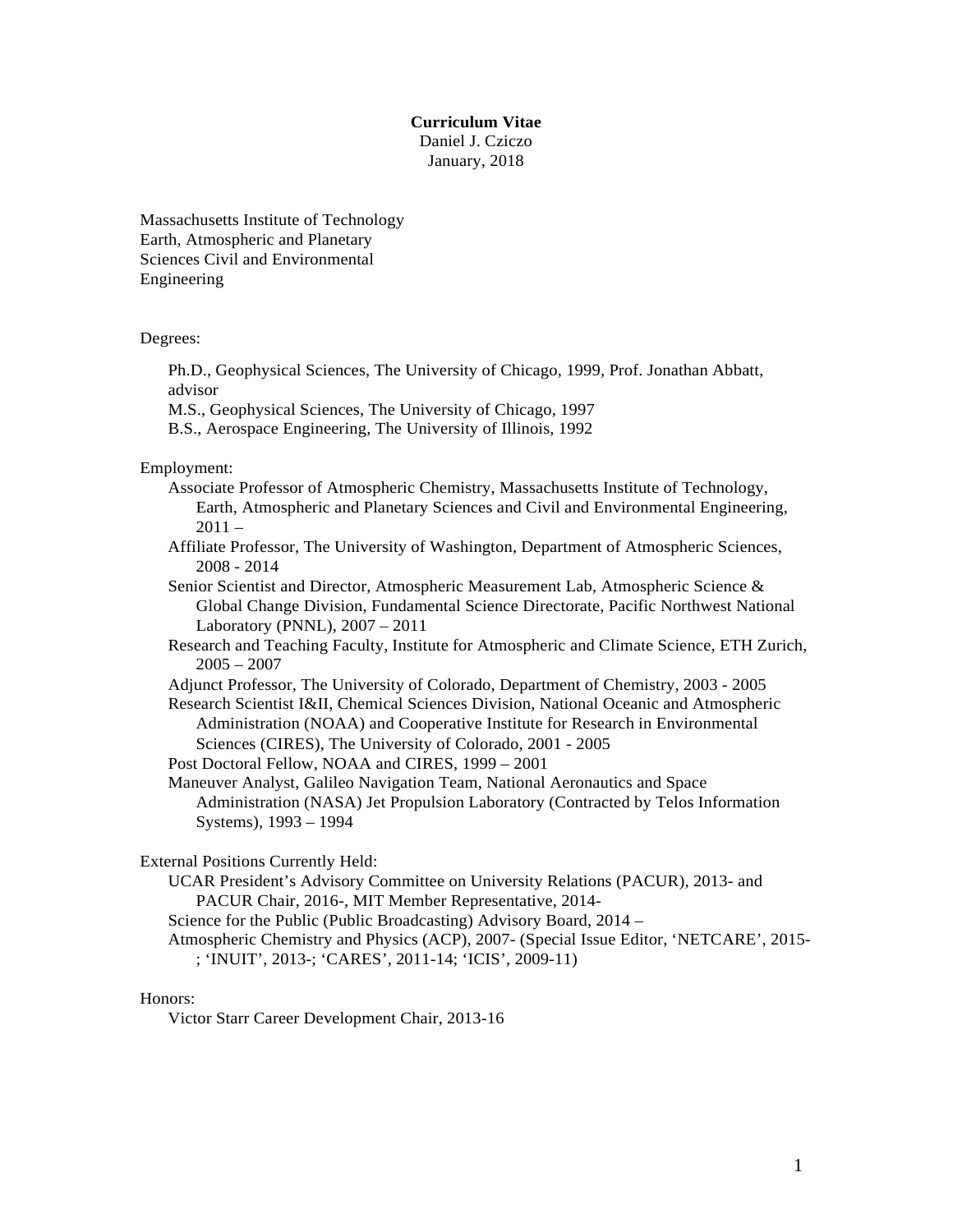NASA Group Achievement Award, MACPEX Mission, 2011 NASA Group Achievement Award, ARCTAS Mission, 2008 DOE Outstanding Performance Award, ISDAC Campaign, 2008 Presidential Early Career Award for Scientists and Engineers (PECASE), 2005 CIRES Outstanding Performance Award, 2004 NASA Group Achievement Award, CRYSTAL-FACE Mission, 2002 NASA Group Achievement Award, Galileo Ida/Dactyl Encounter, 1993 Sigma Gamma Tau (National Honor Society for Aerospace Engineering), 1989 and University of Illinois Chapter President 1991-1992, Secretary 1990-1991

### Societies:

American Geophysical Union American Association of Aerosol Research American Chemical Society American Meteorological Society

## Undergraduate Students Advised:

Dove, L., 2015- ; Rutkowski, E., 2016-; Goodell, M., 2017-; Christopoulos, C., 2014-17; Koolik, L., 2015-2016; Rider, E., 2015; Crownhart, C., 2014; Seppalainen, S., 2014; Berlin, S., 2012-13; Keeler, R., 2012

B.S. Student Thesis Supervised:

Christopoulos, C., "A machine learning approach to aerosol classification", 2017 \*received EAPS award for outstanding senior thesis; Koolik, L., "Characterization of a 3D Printed Pumped Counterflow Virtual Impactor and an Aerodynamic Lens Concentrator", 2016; Berlin, S., "Low-temperature aerosol freezing: Validating the limits of an electrodynamic balance (EDB)", 2013\*received EAPS award for outstanding senior thesis

#### M.S. Students Supervised:

Koolik, L., "The Phase Separation Inlet for Droplets, Ice Residuals, and Interstitial Aerosols", 2017, (CEE), Scientist at Environcorp; Berlin, S., "An electrodynamic balance (EDB) for extraterrestrial cloud formation studies", 2014 (EAPS), Scientist at Environcorp

# Ph.D. Students Supervised:

Wolf, M., 2015- (in progress); Zawadowicz, M., "Understanding the Chemistry of Atmospheric Particulates", 2017, Post-doc at PNNL; Garimella, S., "A vertically-integrated approach to climate science", 2016, Research Scientist at ACME; Friedman, B. (co-advised with J. Thornton, University of Washington), "Field and Laboratory Perspectives on the Cloud Nucleating Abilities of Aerosol Particles", 2014, Scientist as WARB; Herich, H. (coadvised with U. Lohmann at ETH), "Chemical Composition and Cloud Formation Potential of Aerosols", 2008, Scientist at EMPA

Post Doctoral Fellows Supervised:

Johnson, A., 2014- (in progress); Roesch, C., 2016 – 2017, Post-doc at EHT-Zurich; Roesch, M., 2015-2017, Engineer at ETH-Zurich; Lance, S., 2015-16, Faculty at SUNY Albany; Ardon-Dryer, K., 2012-15, Research Scientist at Harvard; Huang, Y.-w., 2011-14, Scientist at Los Gatos Research; Kulkarni, G., 2008-10 (PNNL), Scientist at PNNL; Gallavardin, S., 2007-9 (ETH), Scientist at MPI

Visiting Scientists and Students: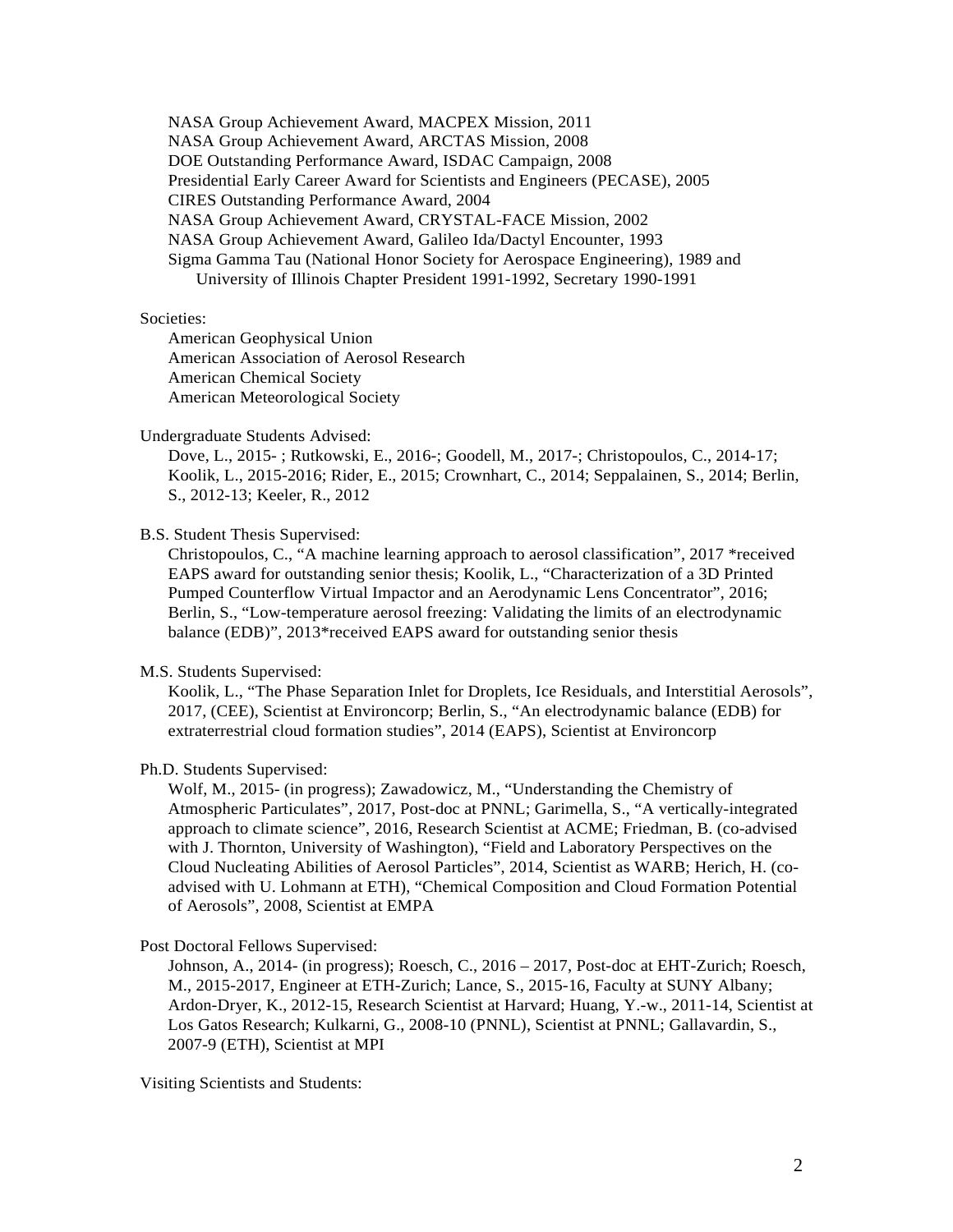Shen, X., KIT, 2018-(in progress); Komurcu, M., New Hampshire Research Scientist, 2016- 17; Xiangrui, K., Research Scientist at Gotheburg, 2016; Marht, F., ETH-Zurich Ph.D. student, 2015; Proud, S., Research Scientist at Oxford, 2013-14.

Teaching Experience:

12.338/.814/1.842**,** Aerosol and Cloud Chemistry and Microphysics, Spring 2012 -

12.335/.835, Experimental Atmospheric Chemistry, Fall 2012 -

12.422, Planetary Atmospheres, Spring 2017 –

MIT Professional Education "Summer Short Program" on "Climate Change: From Science to Solutions", Summer 2016 –

12.993**,** The Science of Geoengineering, 2016

12.340, Global Warming Science, Spring 2012 & 2015; EdX version, spring, 2014 & 2016

8.292/12.330, Fluid Physics, Fall 2013

EAPS Independent Activities Period Seminar Series, IAP 2012 & 2013

ETH Zurich ACS-1235, ACS-1235, Cloud Microphysics, 2005-2007

- University of Colorado, Chem-5181, Mass Spectrometry and Chromatography, 2003&2004
- University of Chicago, GeoSci-133, Atmospheric Science Teaching Assistant, Spring 1995- 1998

#### Internal Service

EAPS Building Committee, 2012-

PAOC Rossby Award Committee, 2016-

MIT Atmospheric Chemistry, 2012-

PAOC Houghton Committee, 2015-2017

PAOC Representative to EAPS Graduate Admissions Committee, 2015

EAPS Undergraduate Education Committee, 2012-14

PAOC Graduate Curriculum Review 2012-13

2012 Planetary Faculty Search Committee (hire: Prof. Hilke Schlicting)

2015 Climate Faculty Search Committee (hire : Prof. Andrew Babbin)

## External Service:

Organizer: Conference Convener: International Workshop on Measurements of Ice Clouds from Aircraft, 2010; Telluride Science Research Center Summer Workshop on Aerosols and Clouds: Connections from the Laboratory to the Field to the Globe, 2012; Workshop on Data Analysis and Presentation of Cloud Microphysical Measurements, Boston, 2014; Fifth Ice Nucleation Intercomparison, 2014-15

Conference Session Convener: American Geophysical Union Fall Meeting, 2003, 2008; American Chemical Society, 2015; American Association of Aerosol Research, 2017

Conference Session Chair: American Geophysical Union, American Association of Aerosol Research, International Aerosol Conference, International Conference on Clouds and Precipitation

American Association of Aerosol Research (AAAR) Young Investigators Committee, 2010- 2013

Guest Editor, Environmental Research Letters, Aerosol and Cloud Special Issue, 2007-08

Mission Flight Scientist: CIRRUS III, 2006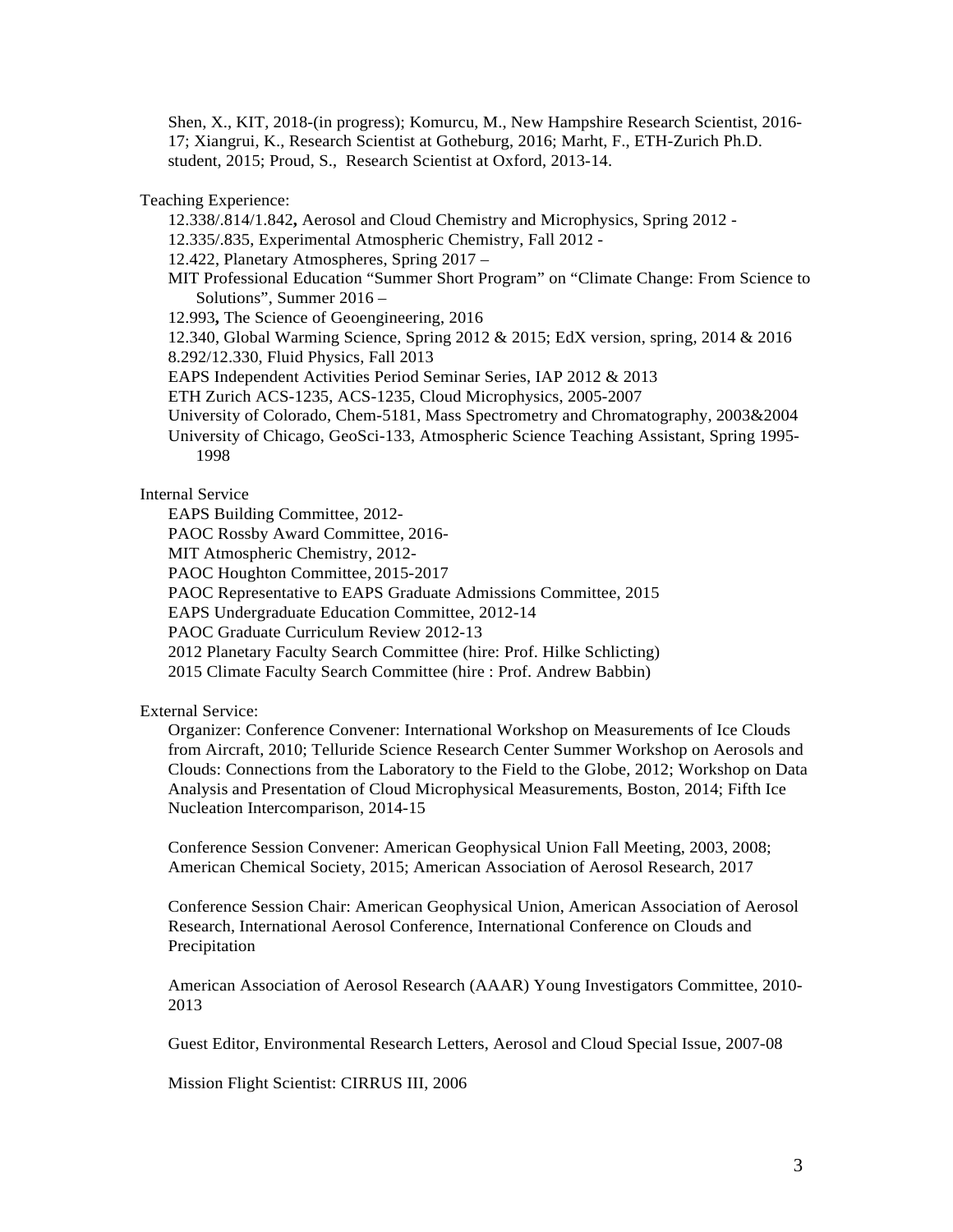Co-Mission Flight Scientist: ISDAC, 2008; CARES, 2010

Invited Panelist: EU, NOAA, NASA, DOE, DOE-EMSL

Manuscript Referee: Nature, Science, Nature Geosciences, Proceedings of the National Academy of Sciences, Bulletin of the American Meteorological Society, Journal of Geophysical Research, Geophysical Research Letters, Journal of Physical Chemistry, Atmospheric Chemistry and Physics, Journal of Atmospheric Chemistry, Chemical Reviews, Tellus, Aerosol Science and Technology, International Journal of Mass Spectrometry, Environmental Research Letters

Proposal Referee: NASA Space Sciences, NOAA Climate and Global Change Program, US National Science Foundation, DOE Atmospheric Systems Research, Canadian Foundation for Climate and Atmospheric Science, Canadian Research Chairs Council, United Kingdom National Environmental Research Council

Technical Interviews: Popular Science, USA Today, National Geographic, New Scientist, Christian Science Monitor, Chemical and Engineering News, Environmental Science and Technology, La Pressa, Royal Society of Chemistry, IWP (EPA) News

Technical Reviews: NOVA Lab's (PBS) "Cloud Lab"

Television Interviews: MIT Faculty Forum, Science for the Public

Publications:

\*denotes first author by Cziczo group student, post-doc or scientist \*\*denotes MIT News Highlight

76. Kong, X., Wolf, M. J., Thomson, E., Bartels-Rausch, T., Prisle, N. and Cziczo, D. J., A Continuous Flow Diffusion Chamber Study of Sea Salt Particles Acting as Cloud Nuclei: Deliquescence and Ice Nucleation, submitted to Tellus B (2018).

\*75. Roesch, C., Roesch, M., Wolf, M. J., Zawadowicz, M. A., AlAloula, R., Al-awwad, Z., and Cziczo, D. J., The Formation of Water Droplets and Ice Crystals by Middle Eastern Mineral Dust , submitted to Atmosphere (2018).

\*74. Zawadowicz, M. A. [7 authors] and Cziczo, D. J., Atmospheric Bioaerosol Abundance Agreement Between Measurements and Models, under review at Nat. Com. (2018).

\*73. Christopoulos, C. D., Garimella, S., Zawadowicz, M. A., Moehler, O. and Cziczo, D. J., A Machine Learning Approach to Aerosol Classification for Single Particle Mass Spectrometry, Atmos. Meas. Tech. Disc. (2018).

\*,\*\*72. Garimella, S., Rothenberg, D. A., Wolf, M. J., Wang, C., Rösch, M., and Cziczo, D. J., How uncertainty in field measurements of ice nucleating particles influences modeled cloud forcing, J. Atmos. Sci., doi: 10.1175/JAS-D-17-0089.1 (2018).

\*71. Osman, M., Zawadowicz, M. A., Das, S. B., and Cziczo, D. J., Real time analyses of insoluble particles in glacial ice using single particle mass spectrometry, Atmos. Meas. Tech., 10, 4459–4477 (2017).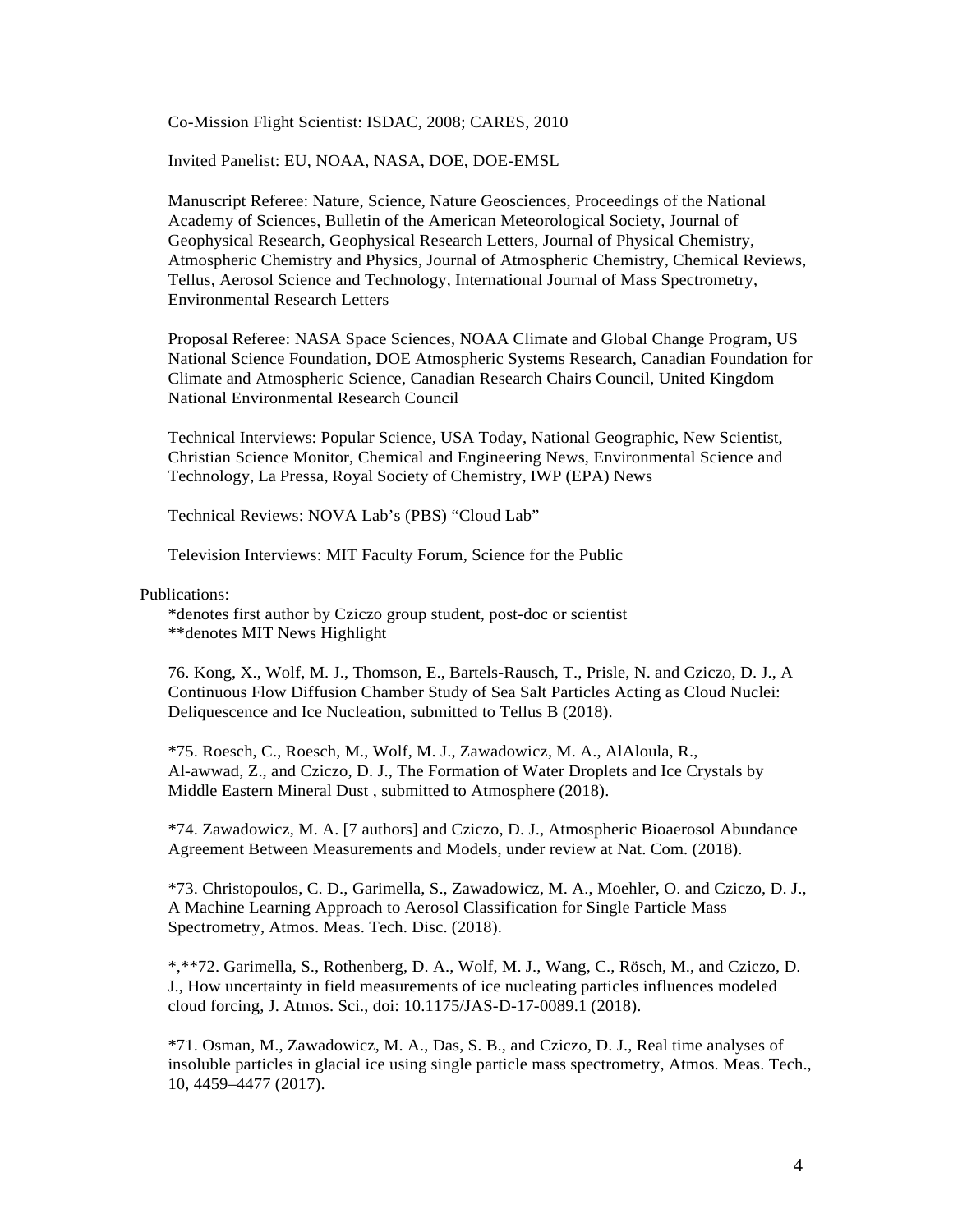\*70 Garimella, S., Rothenberg, D. A., Wolf, M. J., David, R. O., Kanji, Z. A., Wang, C., Rösch, M., and Cziczo, D. J., Uncertainty in counting ice nucleating particles with continuous diffusion flow chambers, Atmos. Chem. Phys. 17, 10855–10864 (2017).

\*,\*\*69. Zawadowicz, M. A., Froyd, K. D., Murphy, D. M., and Cziczo, D. J., Improved identification of primary biological aerosol particles using single particle mass spectrometry, Atmos. Chem. Phys. 17, 7193–7212 (2017).

\*68. Roesch, M. and Cziczo, D. J., Dry particle generation with a 3D printed fluidized bed generator, Atmos. Meas. Tech. 10, 1999-2007 (2017).

67. Hiranuma, N., [10 authors] Cziczo, D. J., Development and characterization of an iceselecting pumped counterflow virtual impactor (IS-PCVI) to study ice crystal residuals, Atmos. Meas. Tech., 9, 3817–3836 (2016).

\*66. Garimella, S., [21 authors], Cziczo, D. J., The SPectrometer for Ice Nuclei (SPIN): A new instrument to investigate ice nucleation, Atmos. Meas. Tech., 9, 2781–2795 (2016).

65. Tang, M., Cziczo, D. J., and Grassian, V., Interactions of Water with Mineral Dust Aerosol: Water Adsorption, Hygroscopicity, Cloud Condensation, and Ice Nucleation, Chem. Rev., DOI: 10.1021/acs.chemrev.5b00529 (2016).

\*64. Zawadowicz, M. A, Abdelmonem, A., Mohr, C., Saathoff, H., Froyd, K. D., Murphy, D. M., Leisner, T., and Cziczo, D. J., Single-Particle Time-of-Flight Mass Spectrometry Utilizing a Femtosecond Desorption and Ionization Laser, Anal. Chem. 10.1021 (2015).

\*,\*\*63. Ardon-Dryer, K., Huang, Y.-W. and Cziczo, D. J., Laboratory studies of collection efficiency of sub-micrometer aerosol particles by cloud droplets on a single-droplet basis, Atmos. Chem. Phys., 15, 9159–9171 (2015).

\*62. Zawadowicz, M. A, Proud, S. R., Seppalainen, S. S. and Cziczo, D. J., Hygroscopic and phase separation properties of ammonium sulfate/organics/water ternary solutions, Atmos. Chem. Phys., 15, 8975–8986 (2015).

\*61. Ardon-Dryer, K., Garimella, S., Huang Y.-w., Christopoulos, C., and Cziczo, D. J., Evaluation of DMA Size Selection of Dry Dispersed Mineral Dust Particles, Aero. Sci. Tech., 49, 828-841 (2015).

60. Atkinson, D. B., Radney. J. G., Lum, J., Kolesar, K. R. Cziczo, D. J., et al., Aerosol Optical Hygroscopicity Measurements during the 2010 CARES Campaign, Atmos. Chem. Phys., 15, 4045–4061, 2015 (2015).

\*59. Garimella, S., Y.-W. Huang, J. Seewald, and D. J. Cziczo, Cloud condensation nucleus activity comparison of dry- and wet-generated mineral dust aerosol: the significance of soluble material, A.C.P. 14, 6003 (2014).

58. Cziczo, D. J. and K. D. Froyd, Sampling the Composition of Cirrus Ice Residuals, Atmos. Res., 142, 15-31 (2014).

\*\*57. Cziczo, D. J. et al. Ice nucleation by surrogates of Martian mineral dust: What can we learn about Mars without leaving Earth?, J. Geophys. Res. : Planets, 118, 1–10 (2013).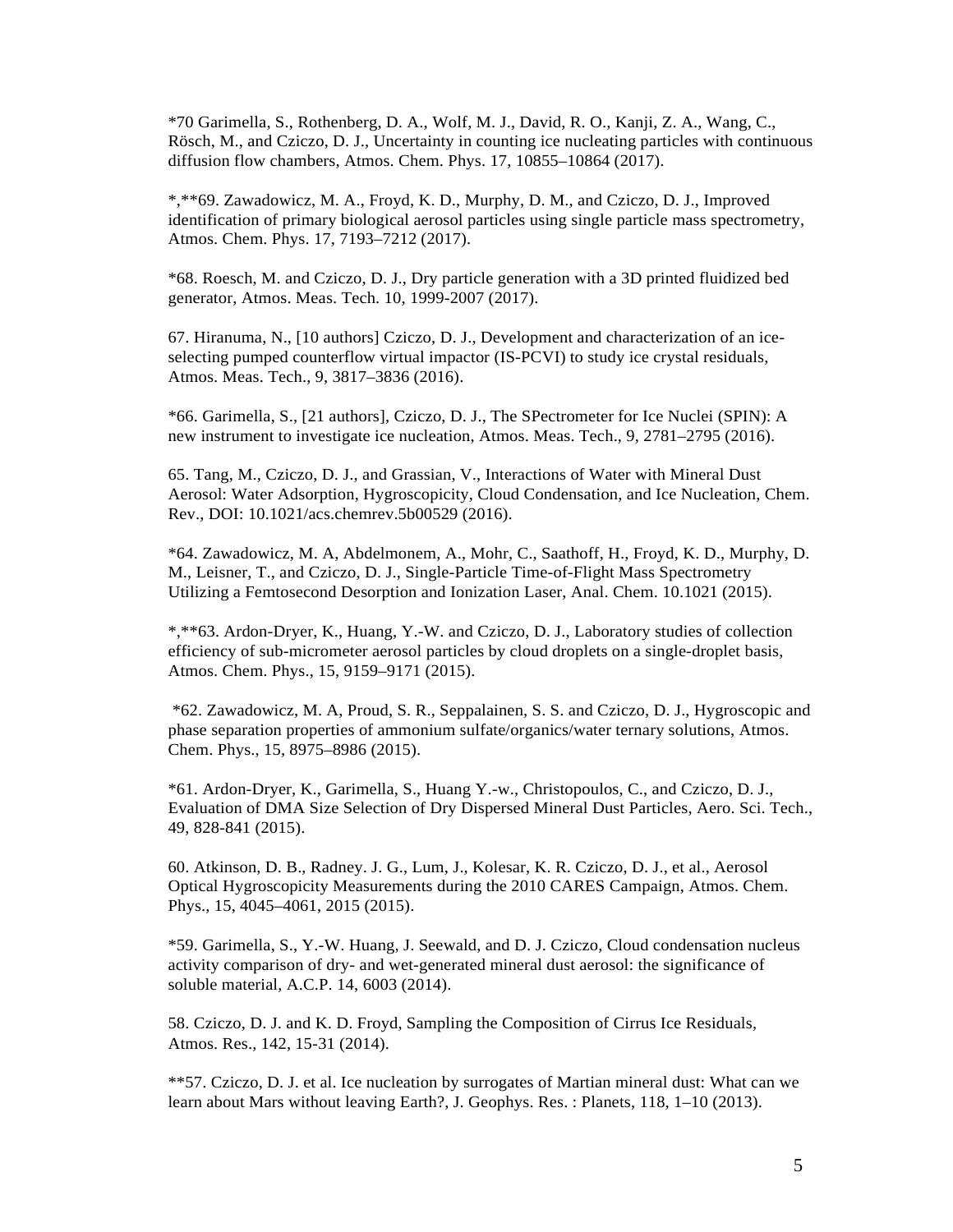\*\*56. Cziczo, D. J. et al. Clarifying the dominant sources and mechanisms of cirrus cloud formation, Science, 340, 1320-1323 (2013).

\*55. Friedman, B., [10 authors], Cziczo, D. J., Cloud Condensation Nuclei Measurements at a High Elevation Site: Composition and Hygroscopicity, A.C.P., 13, 11839-11851 (2013).

\*54. Pekour, M. [6 authors], Cziczo, D. J., Development of a new airborne humidigraph system, Aero. Sci. Tech. 47, 201-207 (2013).

53. Baustian, K. J., D. J. Cziczo, M. E. Wise, K. A. Pratt, G. Kulkarni, A. G. Hallar and M. A. Tolbert, Importance of Aerosol Composition, Mixing State and Morphology for Depositional Ice Nucleation: A Combined Field and Laboratory Approach, J. Geophys. Res. 117, D06217 (2012).

52. Zaveri, R.A., Shaw, W. J, Cziczo, D. J., et al., Overview of the 2010 Carbonaceous Aerosols and Radiative Effects Study (CARES), A.C.P., 12, 7647–7687 (2012).

51. Pierce, J. R. et al. [Cziczo  $8<sup>th</sup>$  author of 21], Nucleation and Condensational Growth to CCN Sizes During a Sustained Pristine Biogenic SOA Event in a Forested Mountain Valley, A.C.P., 12, 3147-3163 (2012).

50. Wong, J. P. S., A. K. Y. Lee, J.G. Slowik, D. J. Cziczo, W. R. Leaitch, A. Macdonald, and J. P. D. Abbatt, Oxidation of Ambient Biogenic Secondary Organic Aerosol by Hydroxyl Radicals: Effects on Cloud Condensation Nuclei Activity, Geophys. Res. Lett., 10.1029/2011GL049351 (2011).

49. Baumgardner, D. [Cziczo  $8<sup>th</sup>$  author of 28], In Situ, Airborne Instrumentation: Addressing and Solving Measurement Problems in Ice Clouds, B.A.M.S. 10.1175/BAMS-D-11-00123.1 (2011).

\*48. Hiranuma N., M. Kohn, M. S. Pekour, D. A. Nelson, J. E. Shilling, and D. J. Cziczo, Droplet Activation, Separation, and Compositional Analysis: Laboratory Studies and Atmospheric Measurements, A.M.T. 10.5194/amt-4-2333-2011 (2011).

47. Slowik, J. G., D. J. Cziczo, and J. P. D. Abbatt, Analysis of Cloud Condensation Nuclei Composition and Growth Kinetics Using a Pumped Counterflow Virtual Impactor and Aerosol Mass Spectrometer, A.M.T. 10.5194/amt-4-1677-2011 (2011).

\*46. Friedman, B., G. Kulkarni, J. Beránek, A. Zelenyuk, J. A. Thornton, and D. J. Cziczo, Ice Nucleation and Droplet Formation by Bare and Coated Soot Particles, J. Geophys. Res. 10.1029/2011JD015999 (2011).

\*45. Pekour, M. and D. J. Cziczo, Wake Capture, Particle Breakup and Other Artifacts Associated with Counterflow Virtual Impaction, Aero. Sci. Tech. 45, 748 (2011).

\*44. Kulkarni, G., M. Pekour, A. Afchine, D. M. Murphy, and D. J. Cziczo, Comparison of Experimental and Numerical Studies of the Performance Characteristics of a Pumped Counterflow Virtual Impactor, Aero. Sci. Tech. 45, 382 (2011).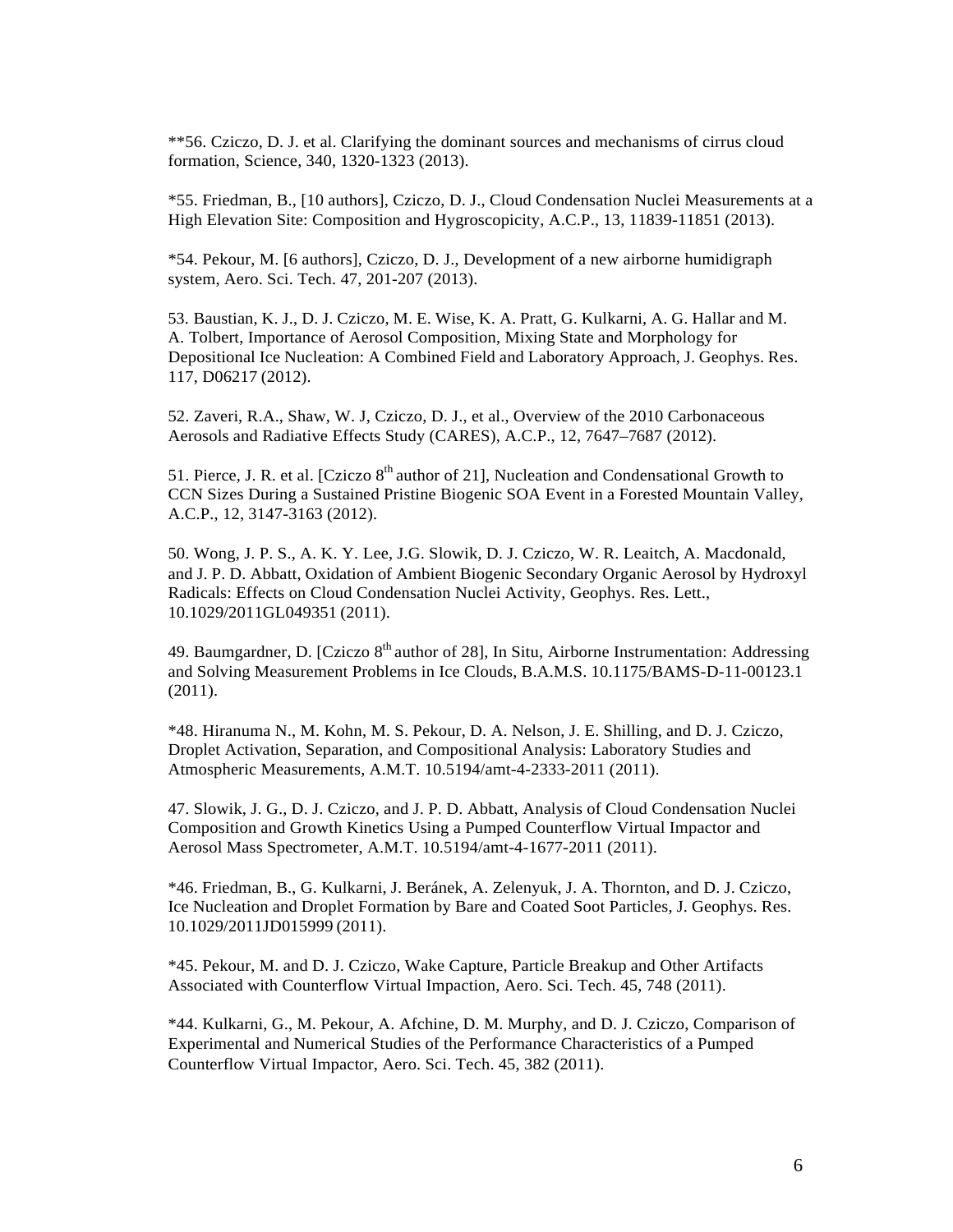43. McFarquhar, G. [Cziczo 11<sup>th</sup> author of 28], Indirect and Semi-Direct Aerosol Campaign (ISDAC): The Impact of Arctic Aerosols on Clouds, B.A.M.S. 10.1175/2010BAMS2935.1 (2010).

42. Kamphus, M., M. Ettner-Mahl, T. Klimach, F. Drewnick, L. Keller, D. J. Cziczo, S. Mertes, S. Borrmann, and J. Curtius, Chemical Composition of Ambient Aerosol, Ice Residues and Cloud Droplet Residues in Mixed-Phase Clouds: Single Particle Analysis During the Cloud and Aerosol Characterization Experiment (CLACE 6), A.C.P. 10, 8077 (2010).

41. Spichtinger, P., and D. J. Cziczo, Impact of Heterogeneous Ice Nuclei on Homogeneous Freezing Events, J. Geophys. Res. 10.1029/2009JD012168 (2010).

40. Kammermann, L. [Cziczo  $4<sup>th</sup>$  author of 9], Arctic Atmospheric Aerosol Composition 3: CCN Prediction Using Hygroscopic Growth Factors as a Chemistry Proxy, J. Geophys. Res. 10.1029/2009JD012447 (2010).

39. Cziczo, D. J. et al., Deactivation of Ice Nuclei Due to Atmospherically Relevant Surface Coatings, Environ. Res. Lett., 10.1088/1748-9326/4/4/044013 (2009).

38. Cziczo, D. J. et al., Inadvertent Climate Modification Due to Anthropogenic Lead, Nature Geosciences, 10.1038/ngeo499 (2009).

\*37. Freidman, B. Herich, H., Kammermann, L., Gross, D. S., Arneth, A., Holst, T., and Cziczo, D. J., Arctic Atmospheric Aerosol Composition 1: Ambient Aerosol Characterization, J. Geophys. Res. 10.1029/2009JD011772 (2009).

\*36. Herich, H. [8 authors] Cziczo, D. J., Arctic Atmospheric Aerosol Composition 2: Hygroscopic Growth Properties, J. Geophys. Res. 10.1029/2008JD011574 (2009).

\*35. Herich, H. [6 authors] Cziczo, D. J., Water Uptake of Clay and Desert Dust Aerosols at Sub- and Supersaturations, P.C.C.P. 10.1039/b901585j (2009).

34. Cozic, J. Mertes, S., Verheggen, B., Cziczo, D. J., et al., Black Carbon Enrichment in Atmospheric Ice Particle Residuals Observed in Lower Tropospheric Mixed-Phase Clouds, J. Geophys. Res., 10.1029/2007JD009266 (2008).

\*33. Gallavardin, S., U. Lohmann, and D. J. Cziczo, Analysis and Differentiation of Mineral Dust by Single Particle Laser Mass Spectrometry, I.J.M.S., 274, 52 (2008).

\*32. Gallavardin, S. Froyd, K. D., Lohmann, U., Moehler, O., Murphy, D. M., and Cziczo, D. J., Single Particle Laser Mass Spectrometry Applied to Differential Ice Nucleation Experiments at the AIDA Chamber, Aero. Sci. Tech., 42, 773 (2008).

\*31. Herich, H. Kammermann, L., Gysel, M., Weingartner, E., Baltensperger, U., Lohmann, U., and Cziczo, D., J., In-situ determination of atmospheric aerosol composition as a function of hygroscopic growth, J. Geophys. Res., 10.1029/2008JD009954(2008).

30. Murphy, D. M., Hudson, P. K., Cziczo, D. J., et al., Distribution of Lead in Single Atmospheric Particles, A.C.P., 7, 3763 (2007).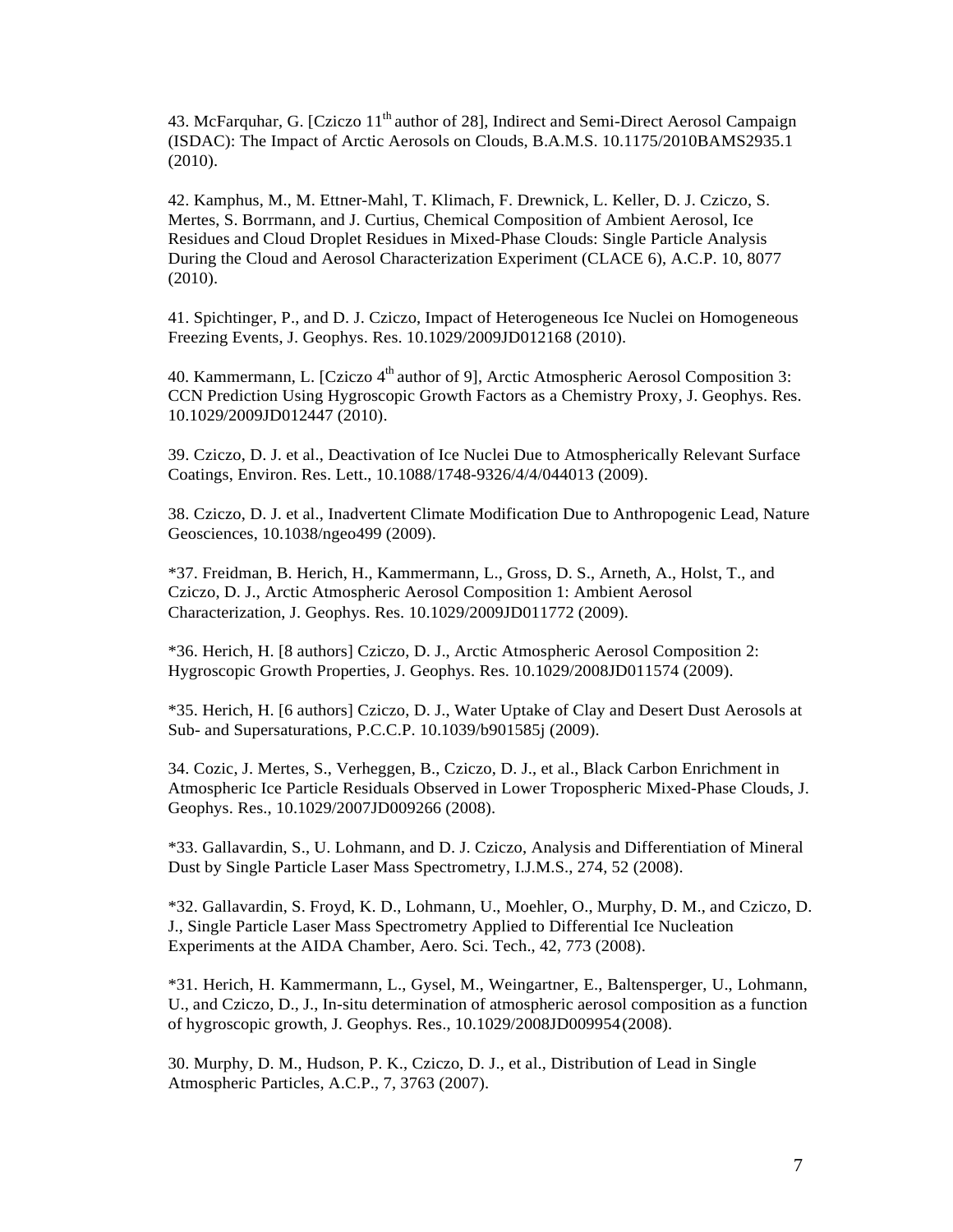29. Murphy, D. M., D. J. Cziczo, P. K. Hudson, and D. S. Thomson, Carbonaceous Material in Aerosol Particles in the Lower Stratosphere and Tropopause Region, J. Geophys. Res., 10.1029/2006JD007297 (2007).

28. Richardson, M. S., DeMott, P. J., Kreidenweis, S. M., Cziczo, D. J., et al., Measurements of Heterogeneous Ice Nuclei in the Western U.S. in Springtime and Their Relation to Aerosol Sources, J. Geophys. Res., 10.1029/2006JD007500 (2007).

27. Cziczo, D. J., D. S. Thomson, T. Thompson, P. J. DeMott, and D. M. Murphy, Aerosol Mass Spectrometry Studies of Ice Nuclei and Other Low Number Density Particles, I.J.M.S., 258, 21 (2006).

26. Abbatt, J. P. Benz, S., Cziczo, D. J., Kanji, Z., Lohmann, U., Moehler, O., Solid Ammonium Sulfate Aerosols as Ice Nuclei: A Pathway for Cirrus Cloud Formation, Science, 313, 1770 (2006).

25. Boulter, J. E., D. J. Cziczo, A. M. Middlebrook, D. S. Thomson, and D. M. Murphy, Design and Performance of a Pumped Counterflow Virtual Impactor, Aero. Sci. Tech., 40, 969 (2006).

24. Murphy, D. M., Cziczo, D. J., et al., Single-Particle Mass Spectrometry of Tropospheric Aerosol Particles, J. Geophys. Res., 10.1029/2006JD007340 (2006).

23. Zobrist, B. [Cziczo 9<sup>th</sup> author of 13], Oxalic Acid as Heterogeneous Ice Nucleus in the Upper Troposphere and its Indirect Aerosol Effect, A.C.P.D., 6, 3115 (2006).

22. Jensen, E. [Cziczo  $13<sup>th</sup>$  author of 18], Ice Supersaturations Exceeding 100% at the Cold Tropical Tropopause: Implications for Cirrus Formation and Dehydration, Atmos. Chem. Phys., 5, 851 (2005).

21. Brock, C. A. [Cziczo  $8<sup>th</sup>$  author of 23] Chemical and Microphysical Characteristics of Aerosols in the Free Troposphere Near the West Coast of North America, J. Geophys. Res., 10.1029/2003JD004198 (2004).

20. Hudson, P. K., Murphy, D. M., Cziczo, D. J. et al., Biomass burning particle measurements: characteristic composition and chemical processing, J. Geophys. Res. 10.1029/2003JD004398 (2004).

19. Jost, H.-J. [Cziczo  $8<sup>th</sup>$  author of 19] In-situ observations of mid-latitude forest fire plumes deep in the stratosphere, Geophys. Res. Lett., 10.1029/2003GL019253 (2004).

18. Murphy, D. M., Cziczo, D. J., et al., Particle Generation and Resuspension in Aircraft Inlets When Flying in Clouds, Aero. Sci. Tech., 38, 400 (2004).

17. Murphy, D. M., D. J. Cziczo, P. K. Hudson, M. E. Schein, and D. S. Thomson, Particle Density Inferred from Simultaneous Optical and Aerodynamic Diameters Sorted by Composition, J. Aero. Sci., 35, 135 (2004).

16. Ray, E. A. Rosenlof, K. H., Richard, E. C., Hudson, P. K., Cziczo, D. J., et al., Evidence of the Effect of Summertime Midlatitude Convection on the Subtropical Lower Stratosphere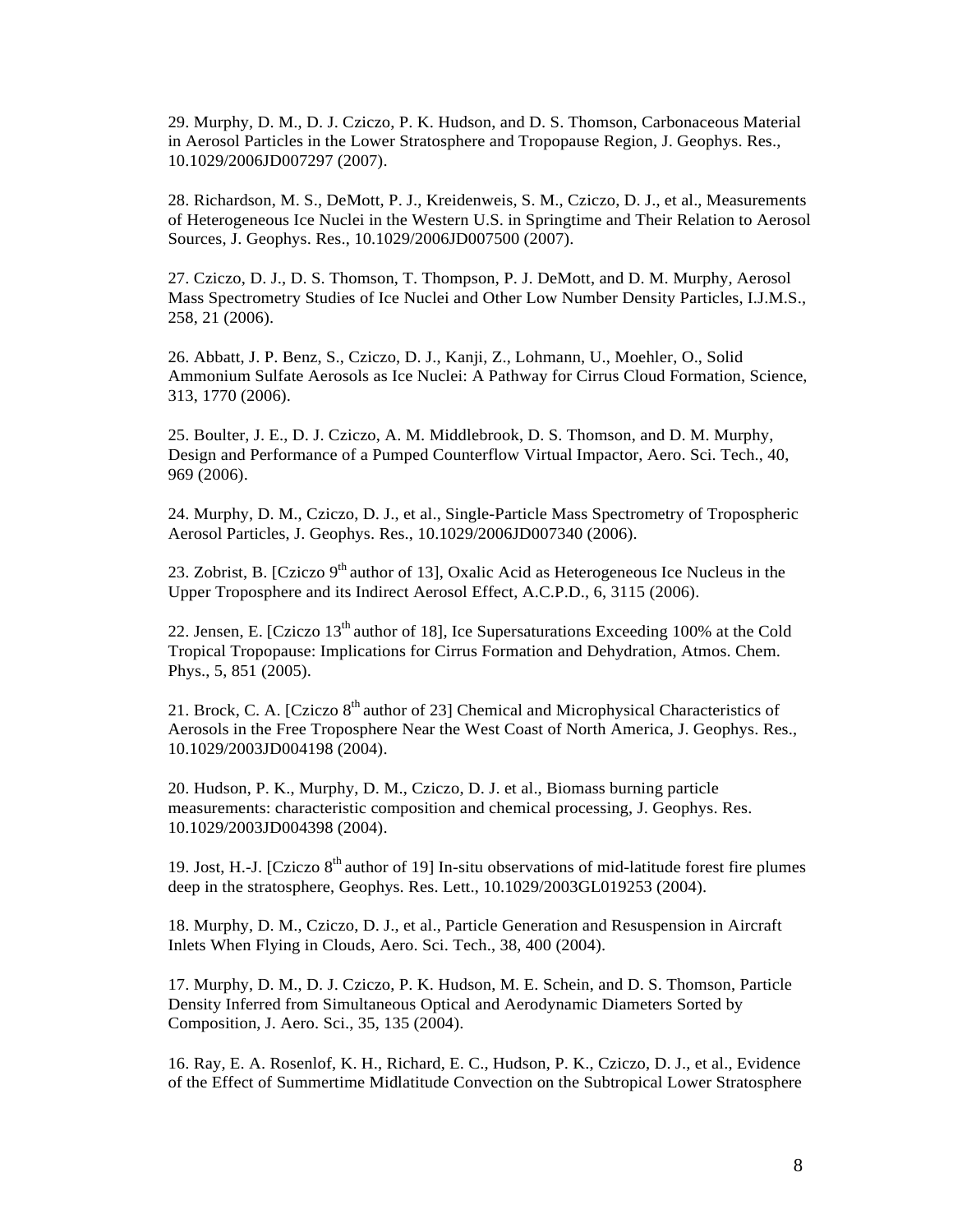from CRYSTAL-FACE Tracer Measurements, J. Geophys. Res., 10.1029/2003JD004143 (2004).

15. Tuck, A. [Cziczo  $8<sup>th</sup>$  author of 15] Horizontal Variability 1-2 km Below the Tropical Tropopause, J. Geophys. Res., 10.1029/2003JD003942 (2004).

14. Cziczo, D. J., et al., Observations of Organic Species and Atmospheric Ice Formation, Geophys. Res. Lett., 10.1029/2004GL019822 (2004).

13. Cziczo, D. J., D. M. Murphy, P. K. Hudson, and D. S. Thomson, Single Particle Measurements of the Chemical Composition of Cirrus Ice Residue During CRYSTAL-FACE, J. Geophys. Res., 10.1029/2003JD004032 (2004).

12. Cziczo, D. J., et al., A Method for Single Particle Mass Spectrometry of Ice Nuclei, Aero. Sci. Tech., 37, 460 (2003).

11. DeMott, P. J., D. J. Cziczo, A. Prenni, D. M. Murphy, S. Kreidenweis, D. S. Thomson, and R. Borys, Compositions and Concentrations of Atmospheric Ice Nuclei, P.N.A.S., 100, 14655 (2003).

10. Eliason, T. L., S. Aloisio, D. J. Donaldson, D. J. Cziczo and V. Vaida, Processing of Unsaturated Organic Acid Films and Aerosols by Ozone, Atmos. Environ., 37, 2207 (2003).

9. Wise, M. E., S. D. Brooks, D. J. Cziczo, and M. A. Tolbert, Solubility and Freezing Effects of  $\text{Fe}^{2+}$  and  $\text{Mg}^{2+}$  Solutions at Upper Tropospheric and Lower Stratospheric Temperatures and Compositions, J. Geophys. Res., 10.1029/2003JD003420(2003).

8. Cziczo, D. J., D. M. Murphy, D. S. Thomson, and M. Ross, Composition of Individual Particles in the Plume Wakes of an Athena II Rocket and the Space Shuttle, Geophys. Res. Lett., 10.1029/2002GL015991 (2002).

7. Braban, C. F., D. J. Cziczo, and J. P. D. Abbatt, Deliquescence of Ammonium Sulfate Particles at Sub-Eutectic Temperatures, Geophys. Res. Lett., 28, 3879 (2001).

6. Cziczo, D. J. and J. P. D. Abbatt, Ice Nucleation in  $NH_4HSO_4$ ,  $NH_4NO_3$ , and  $H_2SO_4$ Aqueous Particles: Implications for Cirrus Cloud Formation, Geophys. Res. Lett., 28, 963 (2001).

5. Cziczo, D. J., D. S. Thomson, and D. M. Murphy, Ablation, Flux and Atmospheric Implications of Meteors Inferred from Stratospheric Aerosol, Science, 291, 1772 (2001).

4. Cziczo, D. J., and J. P. D. Abbatt, Infrared Observations of the Response of NaCl, NH4HSO4, MgCl2, NH4HSO4, and NH4NO3 Aerosols to Changes in Relative Humidity from 298 to 238 K, J. Phys. Chem. A., 104, 4825 (2000).

3. Arora, O. P., D. J. Cziczo, A. M. Morgan, J. P. D. Abbatt, and R. F. Niedziela, Uptake of Nitric Acid by Sub-Micron-Sized Ice Particles, Geophys. Res. Lett., 26, 3621 (1999).

2. Cziczo, D. J., and J. P. D. Abbatt, Deliquescence, Efflorescence, and Supercooling of (NH4)2SO4 Aerosols at Low Temperature: Implications for Cirrus Cloud Formation and Aerosol Phase in the Atmosphere, J. Geophys. Res., 104, 13,781(1999).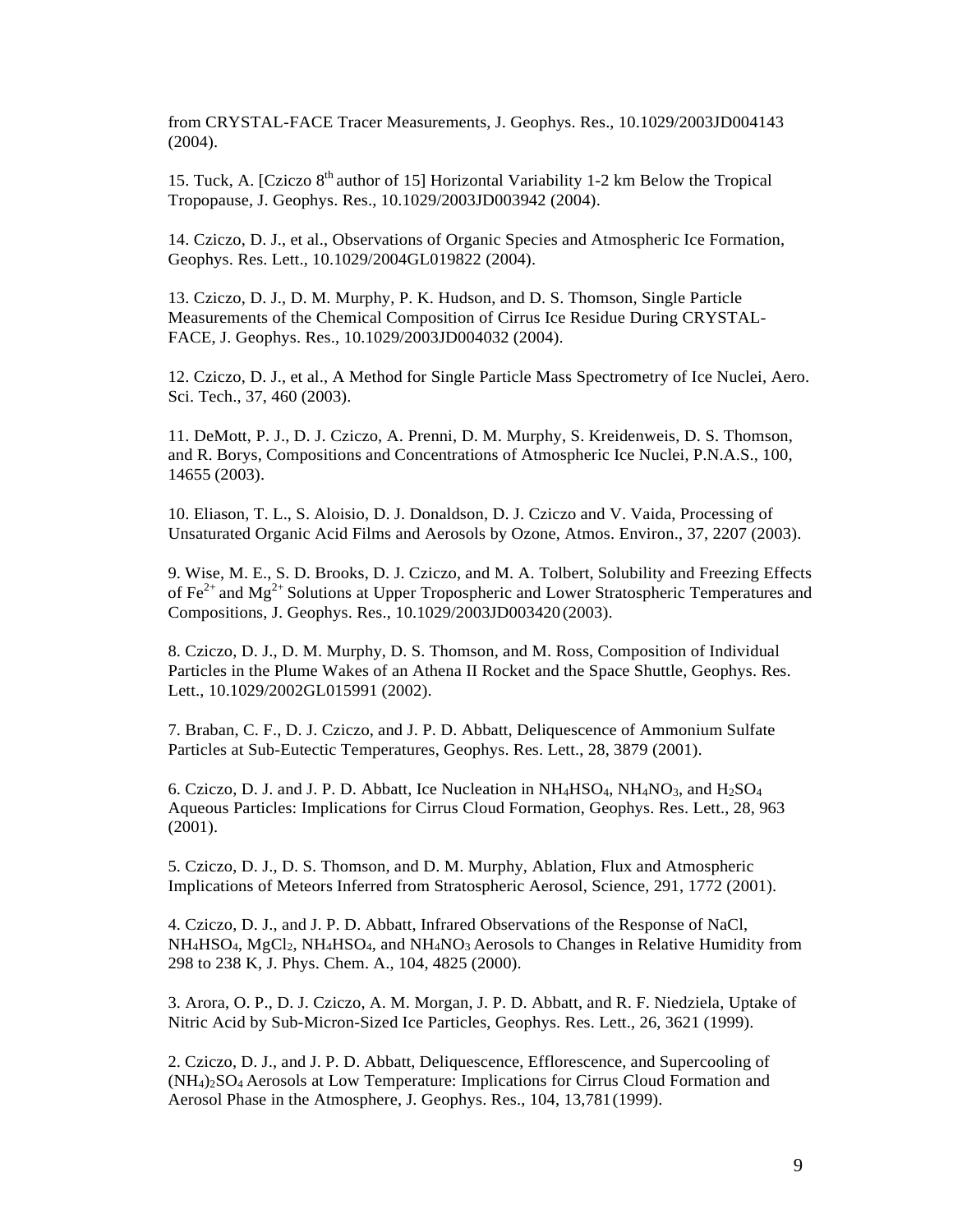1. Cziczo, D. J., J. B. Nowak, J. H. Hu, and J. P. D. Abbatt, Infrared Spectroscopy of Model Tropospheric Aerosols as a Function of Relative Humidity: Observations of Deliquescence and Crystallization, J. Geophys. Res., 102, 18,843 (1997).

Peer-Reviewed Book Chapters:

Ice Formation and Evolution in Clouds and Precipitation: Measurement and Modeling Challenges (2017), AMS Monographs, Chapter 8 (Measurements of Ice Nucleating Particles and Ice Residuals) lead author; Chapter 1 (Introduction) and 2 (Cirrus) contributing author.

D. J. Cziczo, Encyclopedia of Mass Spectrometry, Chapter VI: Inorganic Laser Desorption and Laser Ionization of Atmospheric Aerosols (2010).

Other Publications (not peer reviewed):

D. J. Cziczo, Up in the Clouds, Nature Geosciences, 2 E7, doi:10.1038/ngeo507 (2009).

P. Spichtinger and D. J. Cziczo, Aerosol Cloud Interactions – A Challenge for Measurements and Modeling at the Cutting Edge of Cloud-Climate Interactions, Environmental Research Letters, Introduction to Special Issue on Aerosols, Clouds, and Climate, 3, 1 (2008).

D. J. Cziczo, A Nice Place To Ski, But How About To Study Clouds?, Particle Distributions (2007).

D. J. Cziczo, S. Gallavardin, and U. Lohmann, The Past, Present, and Future of Laser Desorption Ionization Mass Spectrometry,  $1<sup>st</sup>$  European Workshop on Aerosol Mass Spectrometry Conference Proceedings (2006).

D. J. Cziczo. R. Posselt, U. Lohmann, and D. M. Murphy, Indirect Effects of Aerosols on Climate: A report from the IGAC Specialty Conference, IGAC Newsletter, Issue No. 32 (2005).

D. J. Cziczo, D. M. Murphy, D. S. Thomson, C. Dobson, B. Ellison, A. Tuck, and V. Vaida, Meteoritic and Organic Material in the Atmosphere, Amer. Chem. Soc. Abstracts, 221, U543 (2001).

D. J. Cziczo, D. S. Thomson, and D. M. Murphy, In situ Measurements and Laboratory Studies of Meteoritic Material in Stratospheric Aerosols, Meteor. Plan. Sci., Suppl. S, A46 (2000).

Invited Presentations (since joining MIT, earlier upon request):

"Better Understanding Climate, Precipitation and Atmospheric Chemistry by Understanding the Formation of Mixed Phase Clouds", Washington University CASE Seminar, St. Louis, MO, November, 2017.

"Better Understanding Climate, Precipitation and Atmospheric Chemistry by Understanding the Formation of Mixed Phase Clouds", Woods Hole Oceanographic Institute Seminar, Woods Hole, MA, October, 2017.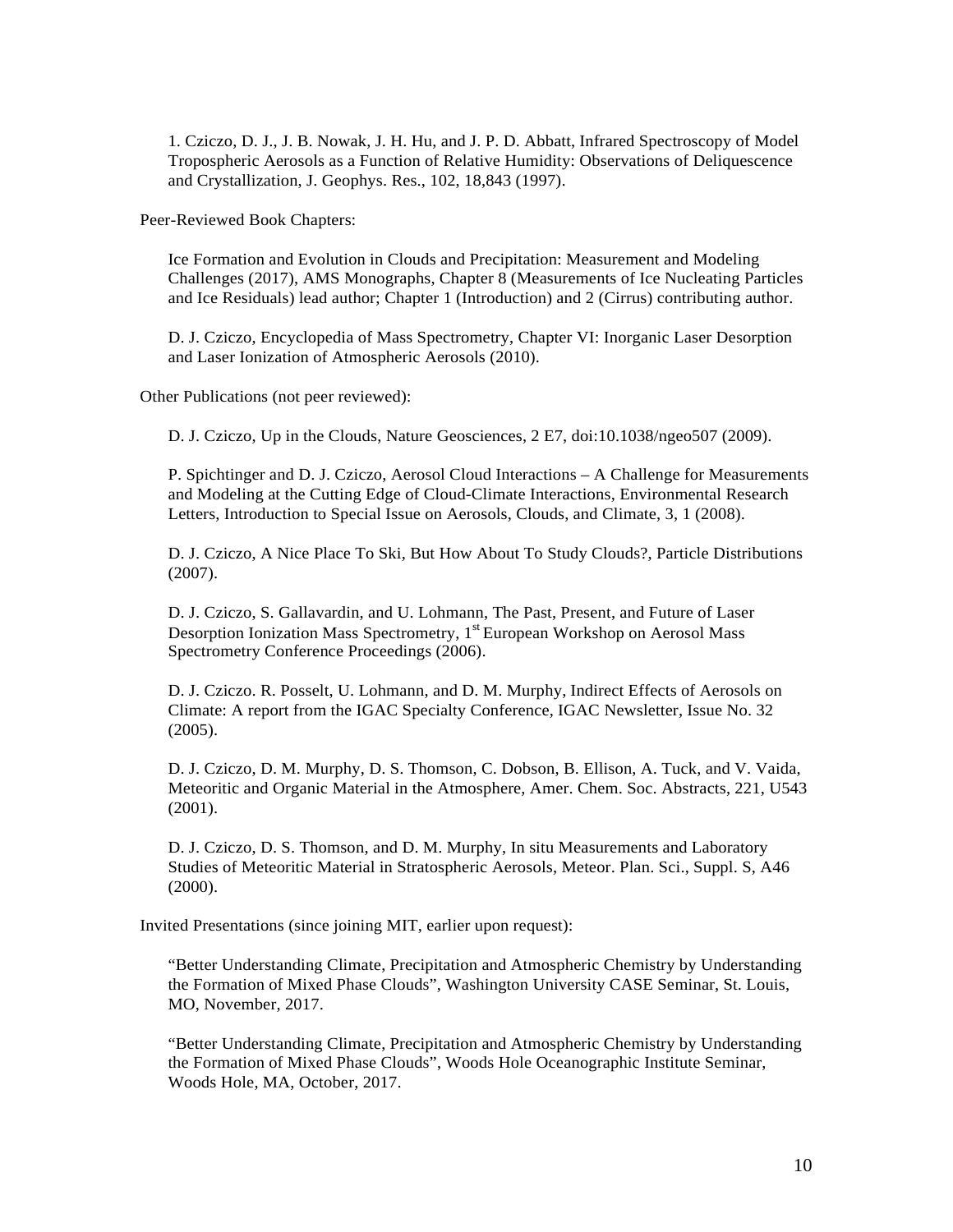"Climate and heath impacts of coal fly ash : a new concept for co-benefits?", NOAA Chemical Sciences Division Seminar, Boulder, CO, October, 2017.

"Better Understanding Climate, Precipitation and Atmospheric Chemistry by Understanding the Formation of Mixed Phase Clouds", University of Colorado Chemistry Seminar, Boulder, CO, October, 2017.

"Better Understanding Climate, Precipitation and Atmospheric Chemistry by Understanding the Formation of Mixed Phase Clouds", PAOC Colloquium, MIT, Cambridge, MA, September, 2017.

"The Effect of Particles and Clouds on Atmospheric Chemistry", University of Illinois Atmospheric Chemistry Series, Champaign/Urbana, IL, September, 2017.

"Uncertainties In Particle and Cloud Measurements", ICNAA Conference, Helsinki, Finland, June, 2017.

"Uncertainties In the Abundance of Biological Aerosols in the Atmosphere", Atmospheric Sciences Seminar, Gothenburg, Sweden, June, 2017.

"Atmospheric Effects and Climate Change", MIT's "Short Program" on "Agriculture, Innovation and the Environment", Cambridge, MA, June, 2017 (host: M. Buehler).

"How Uncertainties In Particle and Cloud Measurements Impacts Our Understanding Of Climate", Purdue University Earth, Atmospheric and Planetary Sciences Seminar, West Lafayette, IN, April, 2017.

"Understanding Ice Formation: From the Earth to Mars and Beyond", ASU School of Earth and Space Exploration, Tempe, AZ, April, 2017.

"Understanding Ice Formation: From the Earth to Mars and Beyond", UCLA Planetary Sciences Seminar, Los Angles, CA, February, 2017.

"How Uncertainties In Particle and Cloud Measurements Impacts Our Understanding Of Climate", UCLA Atmospheric and Oceanic Sciences Seminar, Los Angles, CA, February, 2017.

"How Uncertainties In Particle and Cloud Measurements Impacts Our Understanding Of Climate", University of Minnesota Atmospheric Sciences Seminar, Minneapolis, MN, January, 2017.

"How Uncertainties In Particle and Cloud Measurements Impacts Our Understanding Of Climate", Aerodyne Research Seminar, Billerica, MA, December, 2016.

"How Uncertainties In Particle and Cloud Measurements Impacts Our Understanding Of Climate", University of Wisconsin Department of Atmospheric and Oceanic Sciences, Madison, WI, November, 2016.

"Aircraft CFDC studies, measurements of ice clouds, and ice residual analysis", INUIT Summer School on Ice Nucleation, Gras-Ellenbach, Germany, September, 2016.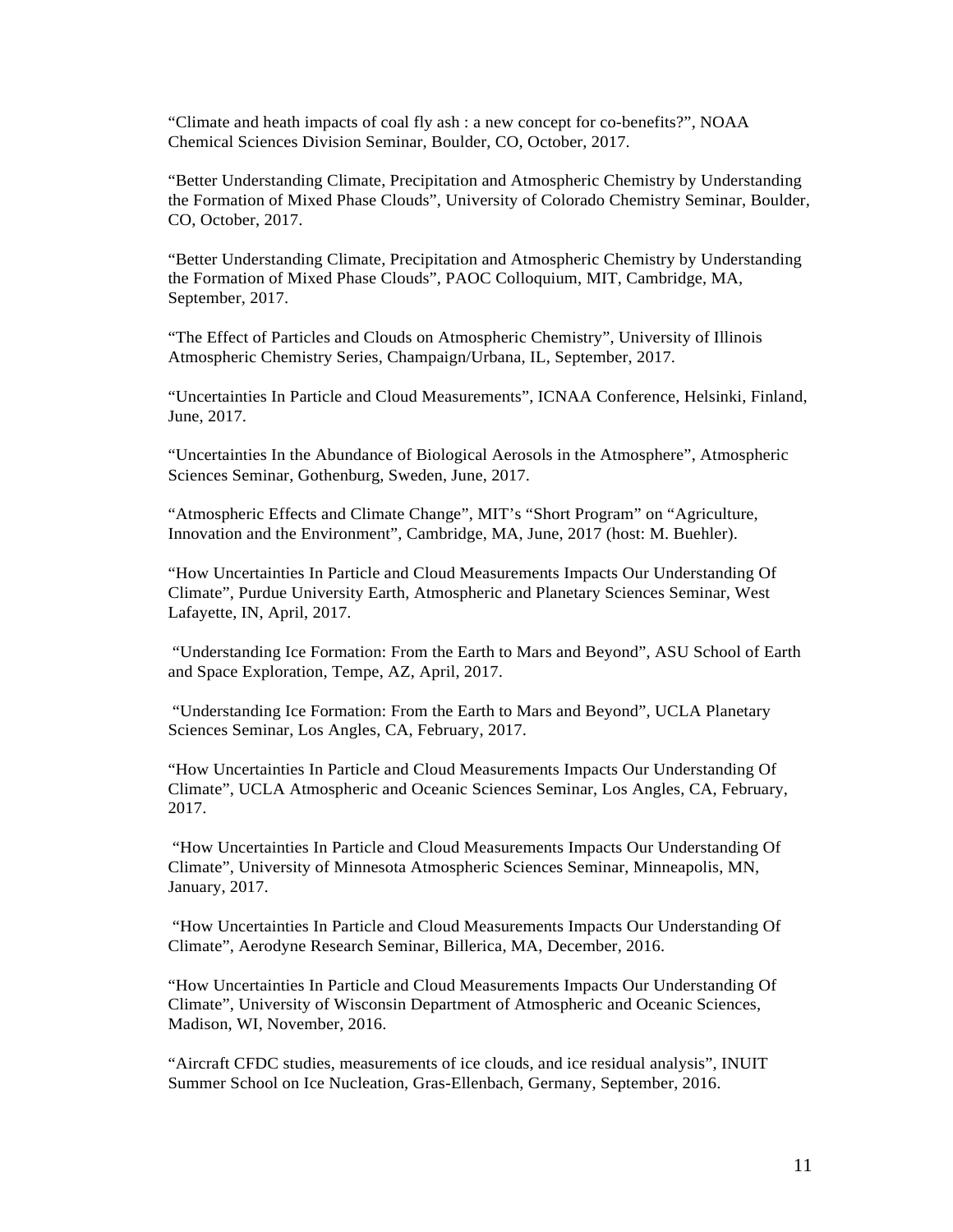"Clouds, Chemistry, and Climate Change: Why our current climate", MIT's The Science and Engineering Program for Teachers, Cambridge, MA, June, 2016.

"Atmospheric Effects and Climate Change", MIT's "Short Program" on "Agriculture, Innovation and the Environment", Cambridge, MA, June, 2016 (host: M. Buehler).

"The Importance of Ice Nucleation : From the Earth to Mars", Northwestern University, Evanston, IL, April, 2016.

"Ice Nucleation : From the Earth to Mars and places in between", American Museum of Natural History, New York, NY, March, 2016.

"The Complexity and Cloud Formation Potential of Atmospheric Mineral Dust", Lamont-Doherty Earth Observatory - Columbia University, New York, NY, March, 2016.

"Greenhouse Gases vs. Clouds : Why our current climate is what it is", MIT Climate Symposium, Cambridge, MA, 2016 (https:/[/www.youtube.com/watch?v=7JsCkPddBRY\)](http://www.youtube.com/watch?v=7JsCkPddBRY))

"The Complexity and Cloud Formation Potential of Atmospheric Mineral Dust", AMS, New Orleans, LA, January, 2016.

"Advances in Understanding the Role of Aerosols in Cirrus Formation from the Fifth International Ice Nucleation (FIN) Workshop", AMS, New Orleans, LA, January, 2016.

"Lessons Learned From the Fifth Ice Nucleation Intercomparison Workshop", AGU, San Francisco, CA, December, 2015.

"How We're Advancing Our Understanding of Ice Clouds Through Intercomparisons and Field Studies", University of Illinois Department of Atmospheric Sciences Seminar, IL, November, 2015.

"A Better Understanding of Climate Through Studies of Ice Clouds", Center for Sustainability and the Global Environment, University of Wisconsin – Madison, WI, October, 2015.

"Fifth Ice Nucleation Workshop Overview", FIN Data Meeting, Colorado State University, Ft. Collins, CO, September, 2015.

"Single Particle Time of Flight Mass Spectrometry Utilizing a Femtosecond Desorption and Ionization Laser", American Chemical Society Fall Meeting, Boston, MA, August, 2015.

"The Fourth Ice Nucleation (FIN) Intercomparison", Cal Tech Chemical Engineering Seminar, Pasadena, CA, June, 2015.

"Combining Field and Laboratory Studies to Understand the Dominant Sources and Mechanisms of Cirrus Cloud Formation", Penn State Department of Meteorology Seminar, State College, PA, April, 2015.

"Combining Field and Laboratory Studies to Understand the Dominant Sources and Mechanisms of Cirrus Cloud Formation", Juelich Research Center Atmospheric Science Seminar, Juelich, Germany, December, 2014.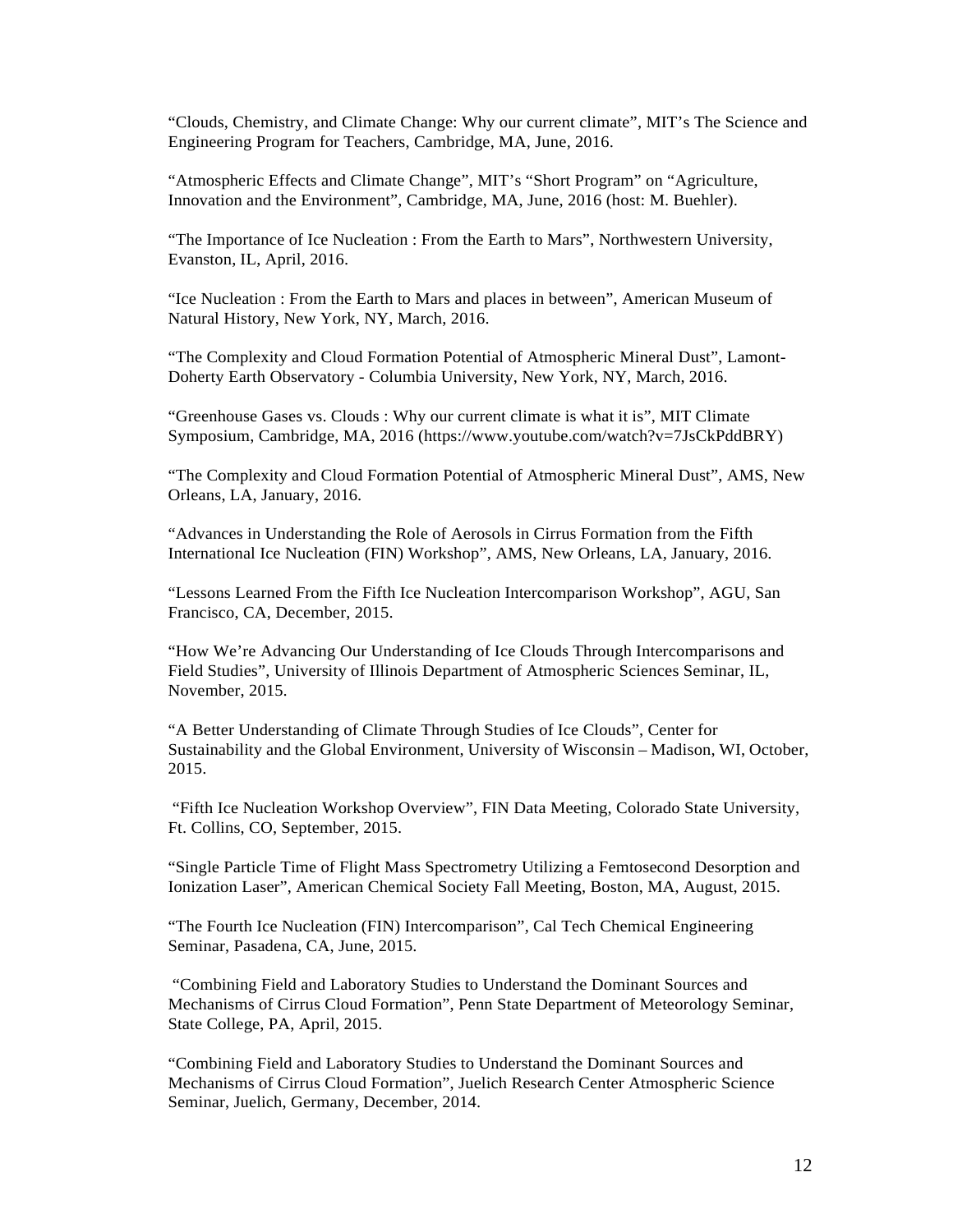"Understanding Cloud Formation Using Single Particle Mass Spectrometry", ETH-Zurich Institute for Atmospheric and Climate Science Atmospheric Chemistry Seminar, Zurich, Switzerland, December, 2014.

"Combining Field and Laboratory Studies to Understand the Dominant Sources and Mechanisms of Cirrus Cloud Formation", ETH-Zurich Institute for Atmospheric and Climate Science Colloquium, Zurich, Switzerland, December, 2014.

"Understanding Cloud Formation Using Single Particle Mass Spectrometry ", Karlsruhe Institute of Technology Atmospheric Science Seminar, Karlsruhe, Germany, November, 2014.

"Combining Field and Laboratory Studies to Understand the Dominant Sources and Mechanisms of Cirrus Cloud Formation", Telluride Science Research Center, Telluride, CO, August, 2014.

"Combining Field and Laboratory Studies to Understand the Dominant Sources and Mechanisms of Cirrus Cloud Formation", American Chemical Society Annual Meeting, San Francisco, CA, July, 2014.

"Combining Field and Laboratory Studies to Understand the Dominant Sources and Mechanisms of Cirrus Cloud Formation", Yale University Department of Geophysics Seminar, April, 2014.

"Engineering Challenges Sampling Cirrus Clouds", Clarkson University Department of Aerospace Engineering Seminar, April, 2014.

"Combining Field and Laboratory Studies to Understand the Dominant Sources and Mechanisms of Cirrus Cloud Formation", University of New Hampshire Department of Chemistry Seminar, March, 2014.

"The Role of Clouds in Climate Change", American Physical Society Meeting, Denver, CO, March, 2014 (INVITED).

"Combining Field and Laboratory Studies to Understand the Dominant Sources and Mechanisms of Cirrus Cloud Formation", University of Frankfurt Seminar, Frankfurt, Germany, January, 2014.

"Combining Field and Laboratory Studies to Understand the Dominant Sources and Mechanisms of Cirrus Cloud Formation", University of Colorado Chemistry Seminar, Boulder, CO, October, 2013.

"Combining Field and Laboratory Studies to Understand the Dominant Sources and Mechanisms of Cirrus Cloud Formation", American Association of Aerosol Research Annual Meeting, Portland, OR, October, 2013.

"Clarifying the dominant sources and mechanisms of cirrus cloud formation", MASS Seminar Series, Cambridge, MA, May, 2013.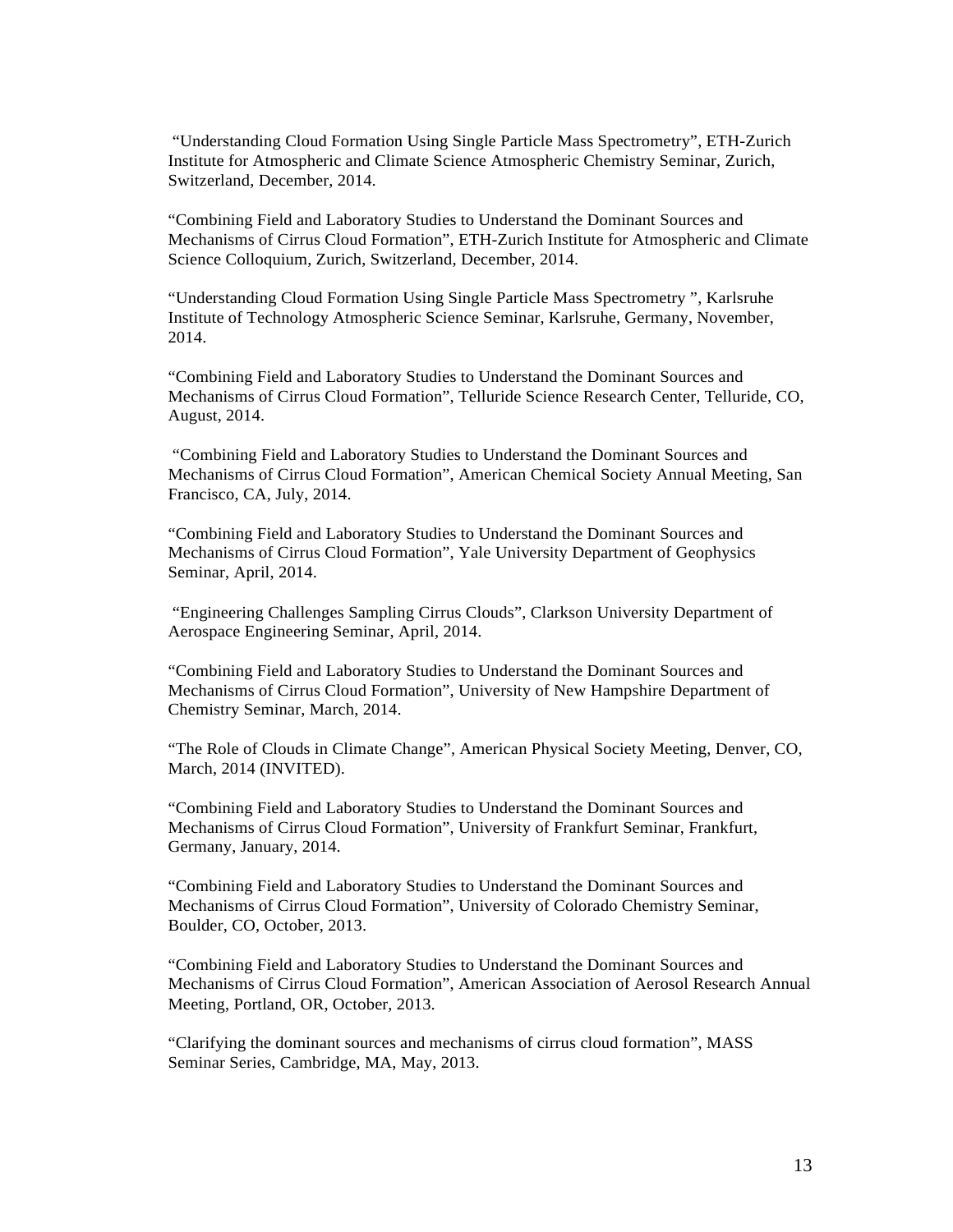"The Atmosphere as an Intersection ... With Space", MIT EAPS IAP Seminar Series, Cambridge, MA, January, 2013.

"The Composition of Cirrus Forming Aerosol Particles: Lesson Learned From The MACPEX Field Study", AGU Fall Meeting, San Francisco, CA, December, 2012.

"How Can the Chemical Composition of Atmospheric Particles Affect Cloud Formation", The University of Washington, Department of Atmospheric Sciences, Seattle, WA, November, 2012.

"How Can the Chemical Composition of Atmospheric Particles Affect Cloud Formation?", The University of Wisconsin Department of Chemistry, Madison, WI, October, 2012.

"Using laboratory studies to understand in situ studies of ice nucleation", American Chemical Society Fall Meeting, Philadelphia, PA, August, 2012.

"The Composition of Cirrus Ice Residuals", Telluride Science Research Center, Telluride, CO, August, 2012.

"On the lack of bioaerosols in cirrus clouds", Bioaerosol Effects on Clouds, Steamboat Springs, CO, August, 2012.

"The Composition of Cirrus Ice Residuals", International Conference on Clouds and Precipitation, Leipzig, Germany, July, 2012.

"How can the chemical composition of atmospheric particles affect cirrus cloud formation?", University of Leeds, Leeds, UK, July, 2012.

"How can the chemical composition of atmospheric particles affect cirrus cloud formation?", Karlsruhe Institute of Technology, Karlsruhe, Germany, July, 2012.

"How can the chemical composition of atmospheric particles affect cirrus cloud formation?", Environmental Science and Engineering & Atmospheric Science Seminar Series, Harvard University , Cambridge, MA, April, 2012.

" How can atmospheric particles affect cirrus ice cloud formation?", Department of Chemistry Lecture Series, University of Vermont , Burlington, VT, March, 2011.

" How can atmospheric particles affect cirrus ice cloud formation?", School of Marine and Atmospheric Sciences Lecture Series, Stony Brook University, Stony Brook, NY, February, 2011.

"Ice nuclei in mid-latitude cirrus: Effect of aerosol properties on the formation of ice clouds determined by electron microscopy", MACPEX Science Team Meeting, Salt Lake City, UT, January, 2012.

" How can atmospheric particles affect cirrus ice cloud formation?", University of Illinois Atmospheric Science Seminar Series, Champaign-Urbana, IL, October, 2011.

" The Effect of Particle Composition on Hygroscopicity and Droplet Formation at CARES", American Association of Aerosol Research Annual Meeting, Orlando, FL, October, 2011.